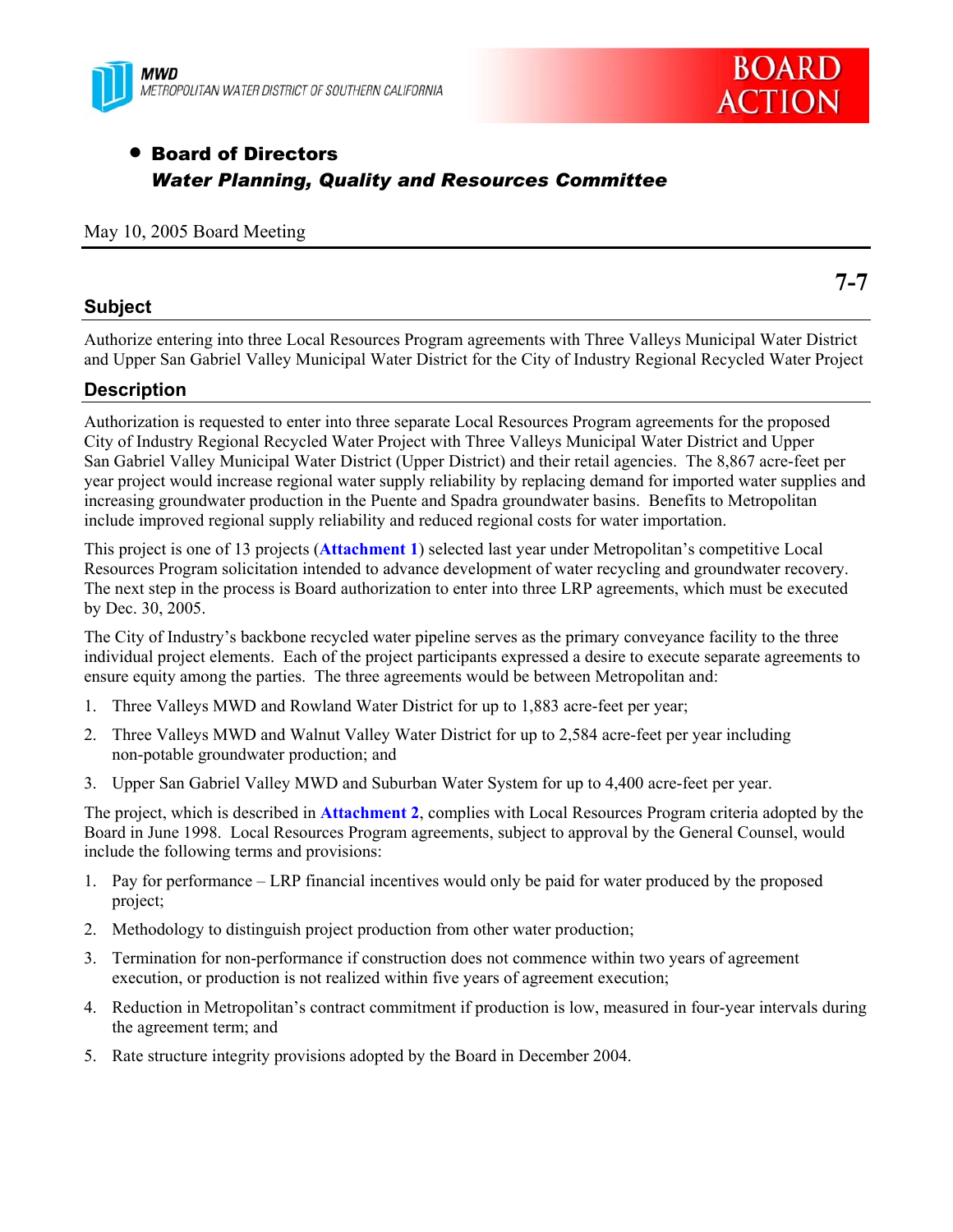Subject to the Board's approval, the project would receive financial assistance ranging from \$50 to \$200 per acre-foot over 25 years as requested in the original proposal. The agreements would include a fixed schedule to reduce these incentive amounts in the event future grants are received. Metropolitan's annual Local Resources Program contribution would range from \$81,000 to \$817,000 from fiscal year 2005/06 through 2029/30 and would be included in future operations and maintenance budgets. Metropolitan's maximum contribution to the projects would be about \$11.8 million over the 25-year period (**Attachment 3**).

**Attachment 4** summarizes Three Valleys' performance history under the LRP. Upper District recently entered into their first LRP agreement with Metropolitan in January 2005.

### **Policy**

By Minute Item 41734, dated January 9, 1996, board adoption of the Integrated Resources Plan

By Minute Item 43021, dated June 9, 1998, board adoption of the Local Resources Program

By Minute Item 45828, dated July 12, 2004, board adoption of the Integrated Water Resources Plan Update

By Minute Item 46045, dated December 14, 2004, board adoption of rate structure integrity language

### **California Environmental Quality Act (CEQA)**

CEQA determination for Staff Recommendation:

Pursuant to the provisions of CEQA and the State CEQA Guidelines, the City of Industry, acting as the Lead Agency, prepared a Mitigated Negative Declaration (MND) for the Reclaimed Water Backbone Transmission Project (Project). The Lead Agency adopted the MND and the Mitigation Monitoring and Reporting Program (MMRP), along with approving the Project, on November 13, 2003. Subsequent to that time, Three Valleys and Upper District and their retail agencies commenced negotiations with Metropolitan as related to the LRP agreements. This new information constituted a minor modification to the originally approved Project. As the Lead Agency, the City of Industry prepared an Addendum to the MND (Addendum), adopted it and approved the proposed Project modification on October 14, 2004. Metropolitan, as a Responsible Agency under CEQA, is required to certify that it has reviewed and considered the information in the MND, MMRP, and Addendum and adopt the Lead Agency's findings prior to approval of the formal terms and conditions for the proposed agreements. The environmental documents are available for review in the Executive Secretary's office.

The CEQA determination is: Review and consider information provided in the adopted MND, MMRP, and Addendum and adopt the Lead Agency's findings related to the proposed action.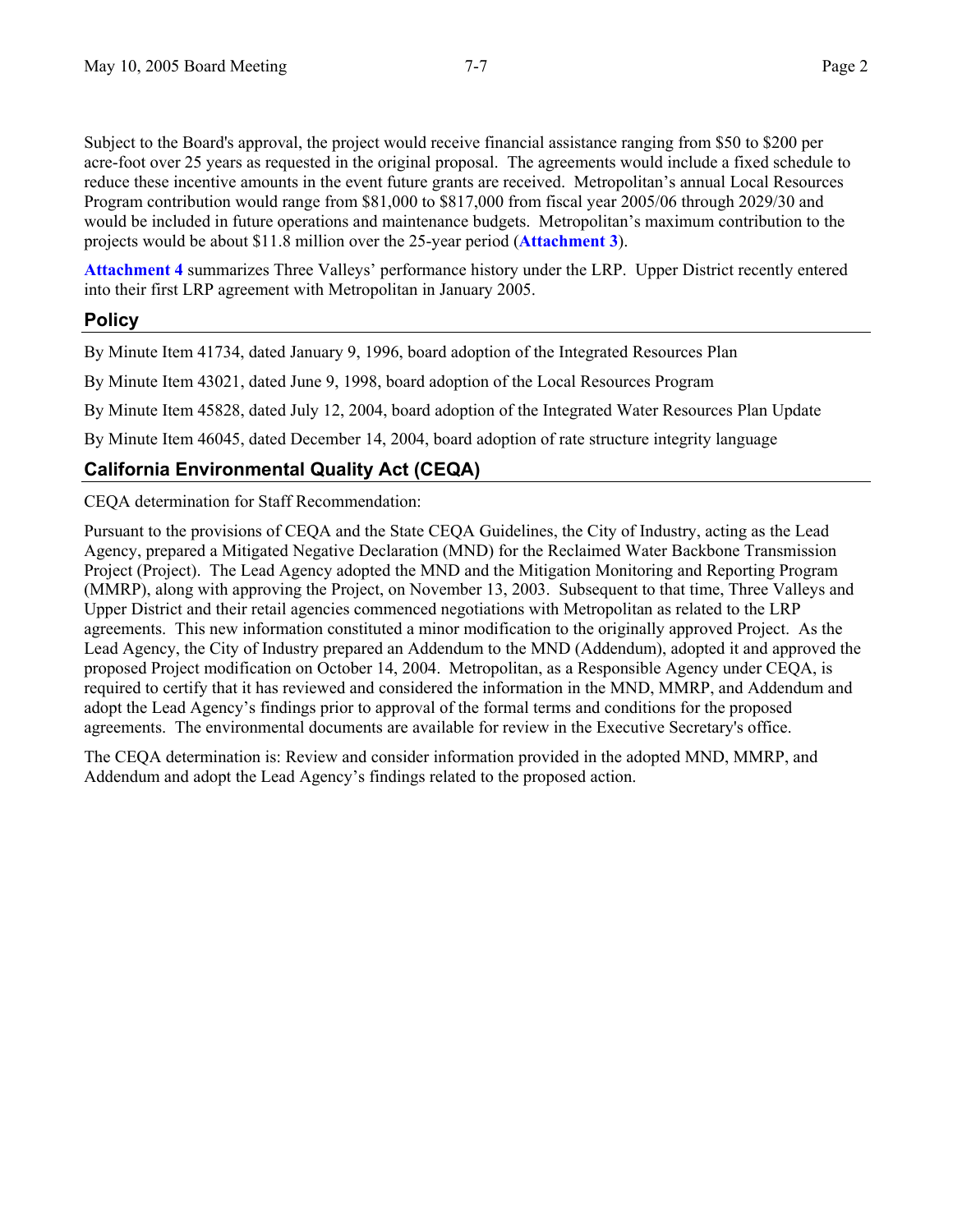### **Staff Recommendation**

Adopt the CEQA determination and authorize the Chief Executive Officer to enter into separate Local Resources Program agreements with:

- 1. Three Valleys MWD and Rowland Water District;
- 2. Three Valleys MWD and Walnut Valley Water District; and
- 3. Upper San Gabriel Valley MWD and Suburban Water System,

to provide financial incentives ranging from \$50 to \$200 per acre-foot over 25 years.

**Fiscal Impact:** Up to a maximum of \$11.8 million for 180,000 acre-feet of recycled water and non-potable groundwater over 25 years

rher 11)  $\Lambda$ ra 4/14/2005 *Date* 

*Stephen N. Arakawa Manager, Water Resource Management* 

*Dennis B. Underwood* 

*CEO/General Manager* 

4/19/2005 *Date* 

**Attachment 1 – Selected Projects** 

**Attachment 2 – City of Industry Regional Recycled Water Project Description** 

- **Attachment 3 City of Industry Regional Recycled Water Project Contribution Schedule Metropolitan's Annual Contribution**
- **Attachment 4 Three Valleys MWD Prior LRP Projects**

BLA # 2963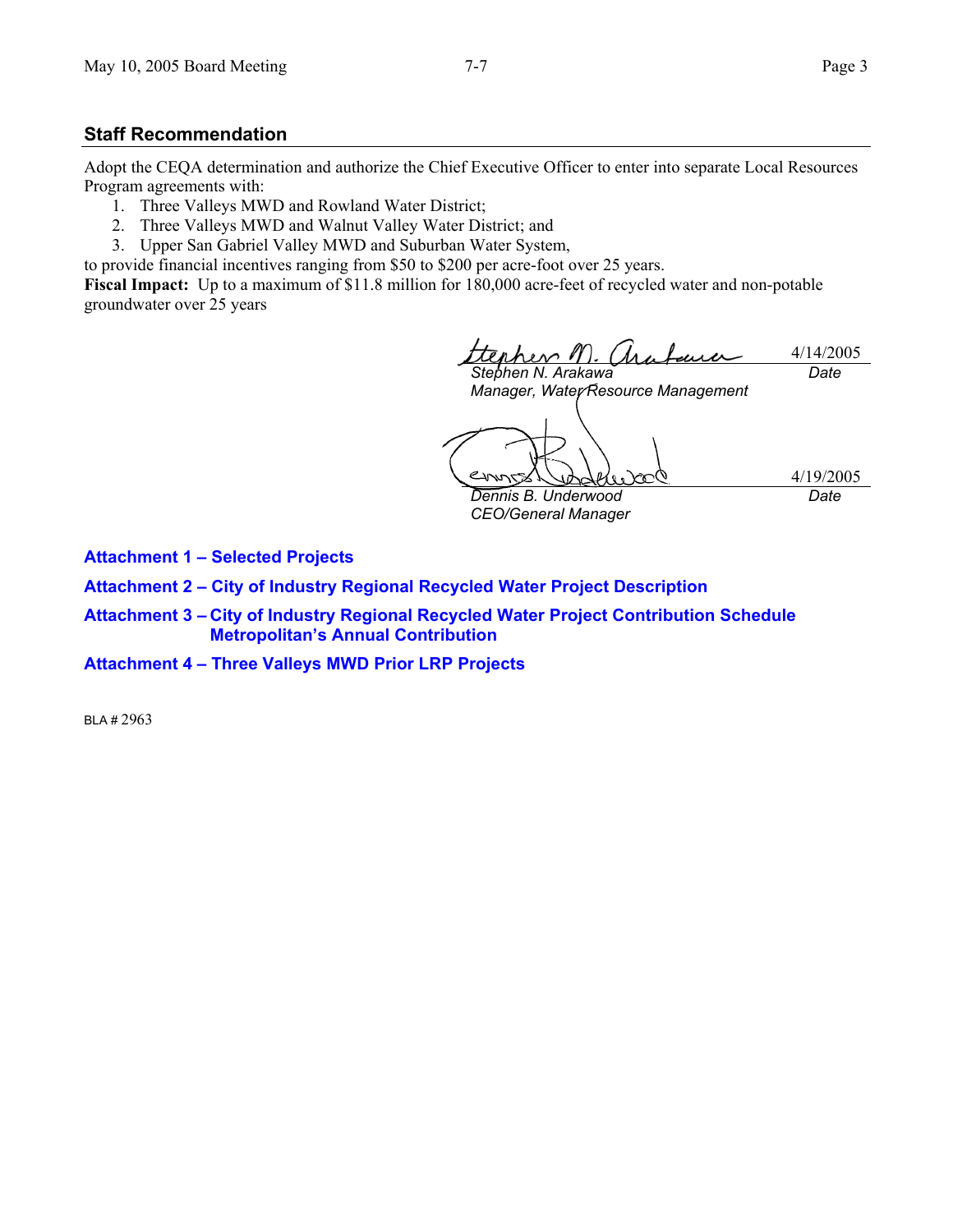# **Selected Projects**

| <b>Project Title</b>                                    | <b>Member Agency</b>                             | <b>Project Type</b> | <b>Ultimate Yield</b><br>(AFY) |
|---------------------------------------------------------|--------------------------------------------------|---------------------|--------------------------------|
| Tapo Canyon WTP                                         | Calleguas MWD                                    | <b>GW</b>           | 1,445                          |
| RW Pipeline Reach 16                                    | Eastern MWD                                      | <b>RW</b>           | 820                            |
| <b>RW Distribution Line Extension</b>                   | Las Virgenes MWD                                 | <b>RW</b>           | 225                            |
| RW Distribution Line Extension - Malibu Golf Course     | Las Virgenes MWD / Calleguas MWD                 | <b>RW</b>           | 300                            |
| Hansen Area Water Recycling Project                     | Los Angeles Department of Water and Power        | <b>RW</b>           | 3,665                          |
| South Valley Water Recycling Project                    | Los Angeles Department of Water and Power        | <b>RW</b>           | 1,000                          |
| Sepulveda Basin Water Recycling Project Phase IV        | Los Angeles Department of Water and Power        | <b>RW</b>           | 546                            |
| <b>IRWD Recycled Water System Upgrade</b>               | Municipal Water District of Orange County        | <b>RW</b>           | 8,500                          |
| Groundwater Replenishment System                        | Municipal Water District of Orange County        | <b>RW</b>           | 31,000                         |
| Pomona Well #37                                         | Three Valleys MWD                                | <b>GW</b>           | 1,100                          |
| <b>City of Industry Regional Recycled Water Project</b> | Three Valleys MWD / Upper San Gabriel Valley MWD | <b>RW</b>           | 8,867                          |
| Wells #7&8- NF Water Treatment Facility                 | Torrance                                         | GW                  | 5,189                          |
| Direct Reuse Phase IIA                                  | <b>Upper San Gabriel Valley MWD</b>              | <b>RW</b>           | 2,258                          |
|                                                         |                                                  | <b>TOTAL</b>        | 64,915                         |
| RW:<br>Recycled Water                                   |                                                  |                     |                                |
| Groundwater Recovery<br>GW:                             |                                                  |                     |                                |
| MWD: Municipal Water District                           |                                                  |                     |                                |
| AFY: Acre-feet per year                                 |                                                  |                     |                                |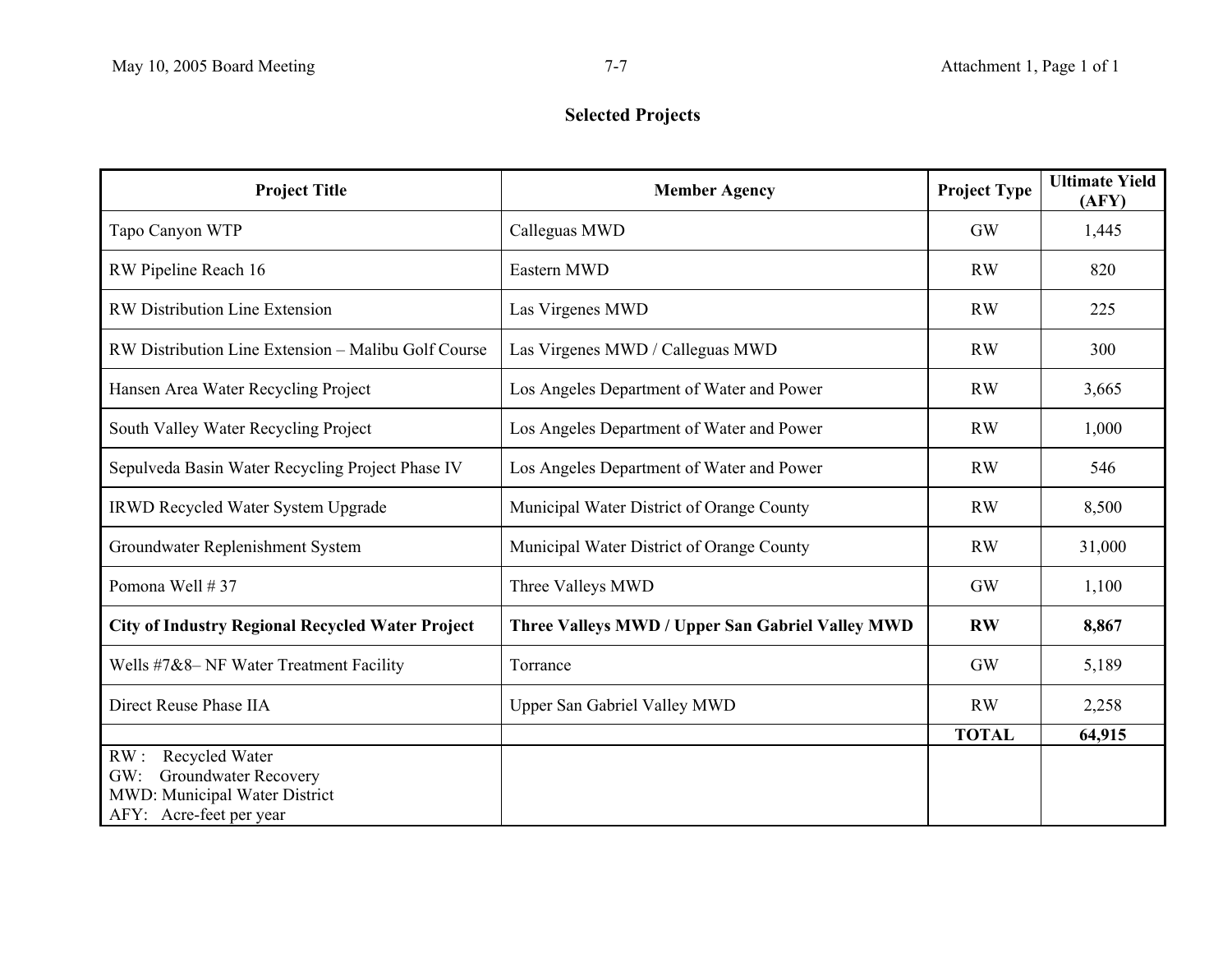## **City of Industry Regional Recycled Water Project Description**

### **Overview**

The Project will allow Upper San Gabriel Valley Municipal Water District and Three Valleys Municipal Water District and their retail agencies: City of Industry, Rowland Water District, Suburban Water System, and Walnut Valley Water District to provide additional recycled water and increased non-potable groundwater to their customers. The original project proposal selected under the 2003 LRP competitive solicitation has been separated into three distinct project components and will be defined by separate agreements. The Project will allow each retail agency to connect to the City of Industry's backbone recycled water transmission pipeline that reaches into portions of all three retail agencies. The Project consists of new distribution systems and extensions to existing recycled water systems, expanding annual delivery capacity by 8,867 acre-feet.

### Source of Project Water

The Project will deliver Title 22 recycled water produced from the San Jose Creek Water Reclamation Plant (WRP) and the Pomona WRP, both operated by the Los Angeles County Sanitation District. Additional sources of Project water are two existing non-potable wells (of which 675 AFY of existing production is ineligible) and four new non-potable wells producing high total dissolved solids water from the Puente and Spadra groundwater basins.

### Project Facilities

The Project includes:

- 216,000 feet of pipeline ranging from 4- to 24-inch diameter
- 7 water reservoirs that range from one- to four-million gallons each
- 2 high pressure sustaining valves
- 2 existing non-potable wells and 4 new non-potable wells
- 10 recycled water pumping stations

**Figure 1** shows the location of the Project facilities.

### Point of Connections

Project facilities terminate at the point of connection to:

- Each new recycled water end user connected to the new system
- Any discharge points into the storm drain
- Pipelines conveying water to non-eligible facilities or users
- The existing distribution systems
- The four new wells
- Ineligible source wells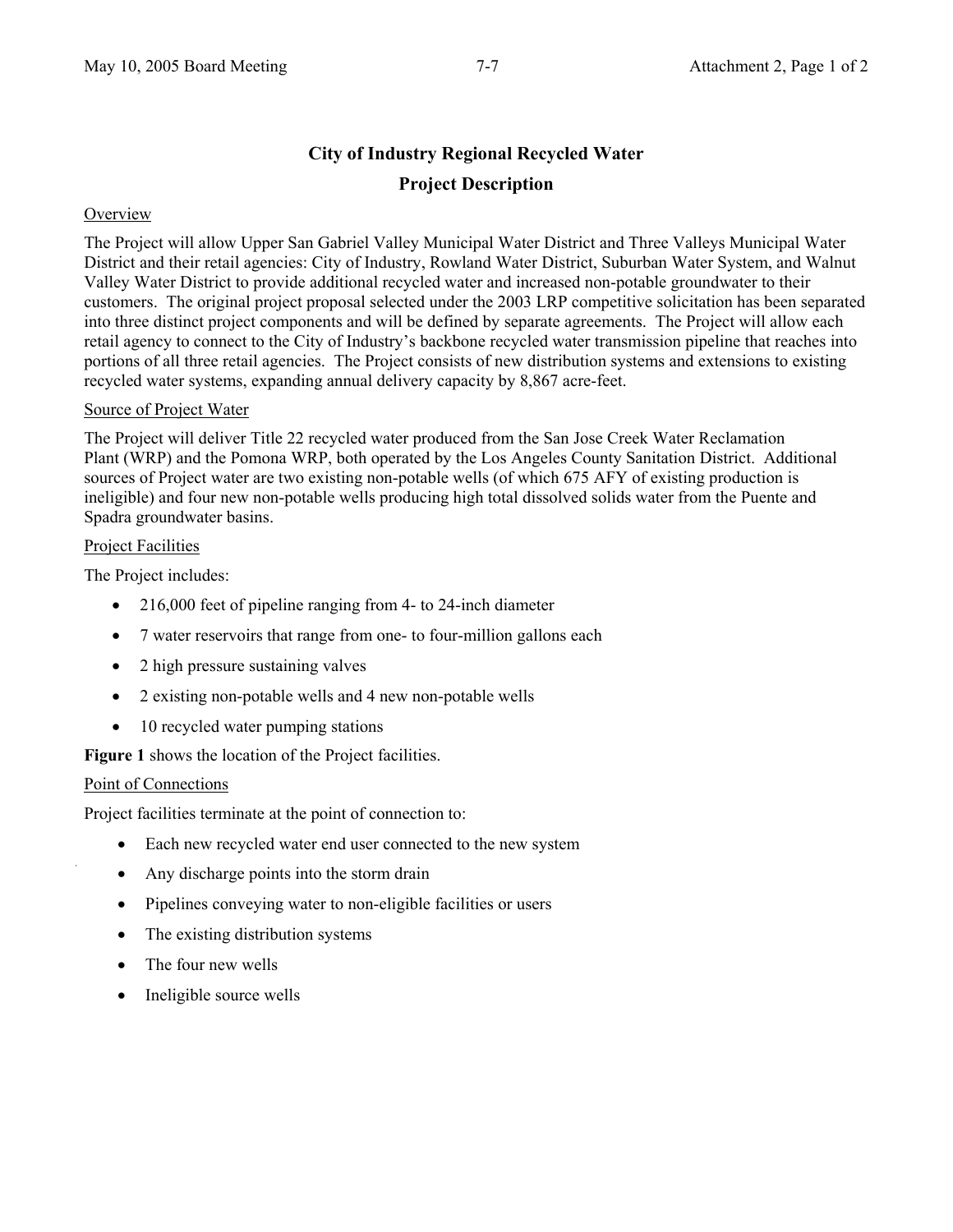

**City of Industry Regional Recycled Water Project**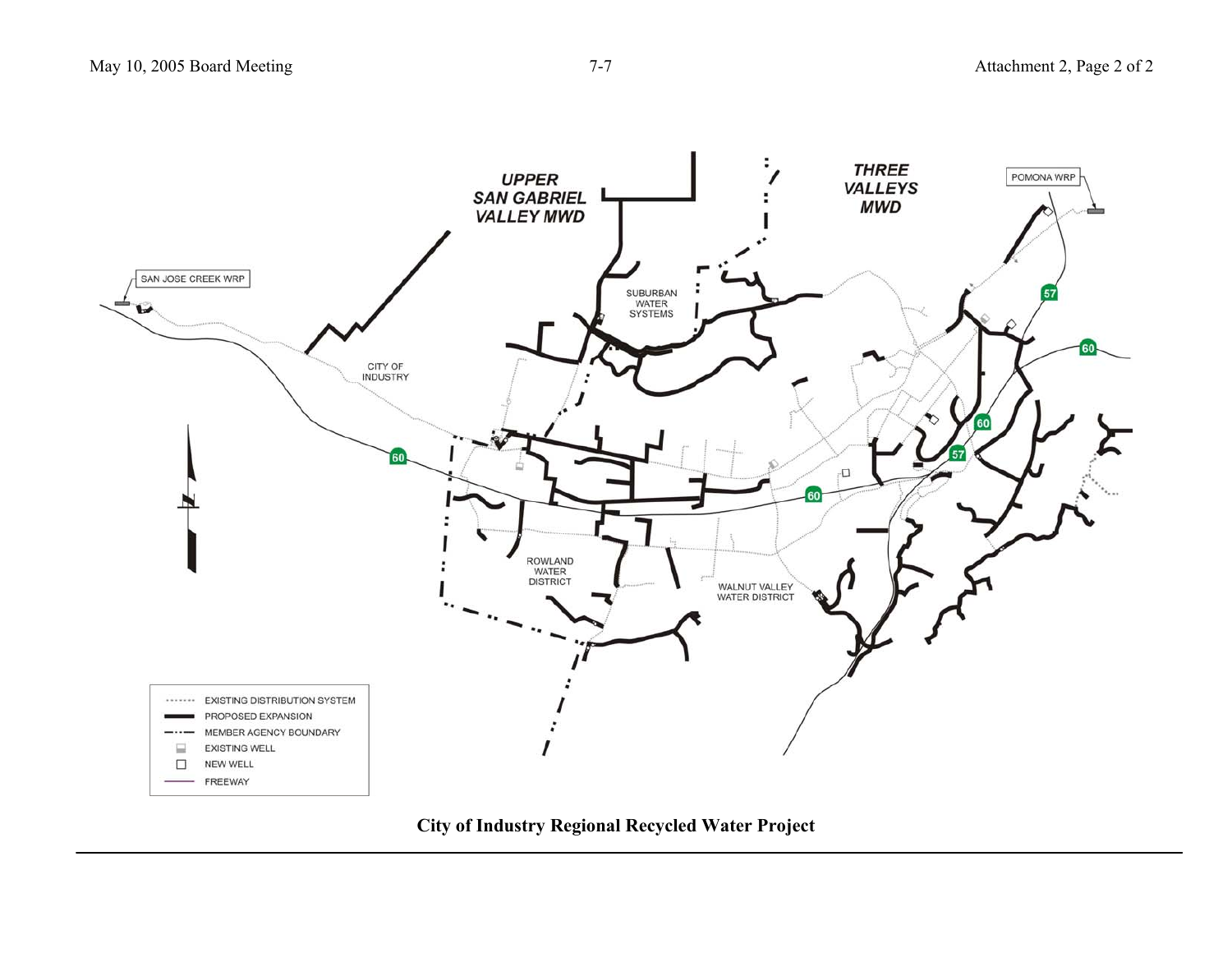| <b>Fiscal Year End</b> | <b>Fixed Incentive Rate</b><br>(S/AF) | Projected<br>Production<br>(AF) | <b>Maximum Annual</b><br>Contribution<br>$(\$)$ |  |
|------------------------|---------------------------------------|---------------------------------|-------------------------------------------------|--|
| 2006                   | 200                                   | 406                             | 81,218                                          |  |
| 2007                   | 200                                   | 812                             | 162,436                                         |  |
| 2008                   | 150                                   | 2,812                           | 421,800                                         |  |
| 2009                   | 125                                   | 4,006                           | 500,797                                         |  |
| 2010                   | 125                                   | 4,701                           | 587,594                                         |  |
| 2011                   | 100                                   | 5,395                           | 539,513                                         |  |
| 2012                   | 100                                   | 6,090                           | 608,950                                         |  |
| 2013                   | 100                                   | 6,784                           | 678,388                                         |  |
| 2014                   | 100                                   | 7,478                           | 747,825                                         |  |
| 2015                   | 100                                   | 8,173                           | 817,263                                         |  |
| 2016                   | 50                                    | 8,867                           | 443,350                                         |  |
| 2017                   | 50                                    | 8,867                           | 443,350                                         |  |
| 2018                   | 50                                    | 8,867                           | 443,350                                         |  |
| 2019                   | 50                                    | 8,867                           | 443,350                                         |  |
| 2020                   | 50                                    | 8,867                           | 443,350                                         |  |
| 2021                   | 50                                    | 8,867                           | 443,350                                         |  |
| 2022                   | 50                                    | 8,867                           | 443,350                                         |  |
| 2023                   | 50                                    | 8,867                           | 443,350                                         |  |
|                        |                                       |                                 |                                                 |  |
| 2024                   | 50                                    | 8,867                           | 443,350                                         |  |
| 2025                   | 50                                    | 8,867                           | 443,350                                         |  |
| 2026                   | 50                                    | 8,867                           | 443,350                                         |  |
| 2027                   | 50                                    | 8,867                           | 443,350                                         |  |
| 2028                   | 50                                    | 8,867                           | 443,350                                         |  |
| 2029                   | 50                                    | 8,867                           | 443,350                                         |  |
| 2030                   | 50                                    | 8,867                           | 443,350                                         |  |
|                        | <b>Total</b>                          | 179,662                         | 11,796,033                                      |  |

### **City of Industry Regional Recycled Water Project Contribution Schedule Metropolitan's Annual Contribution**